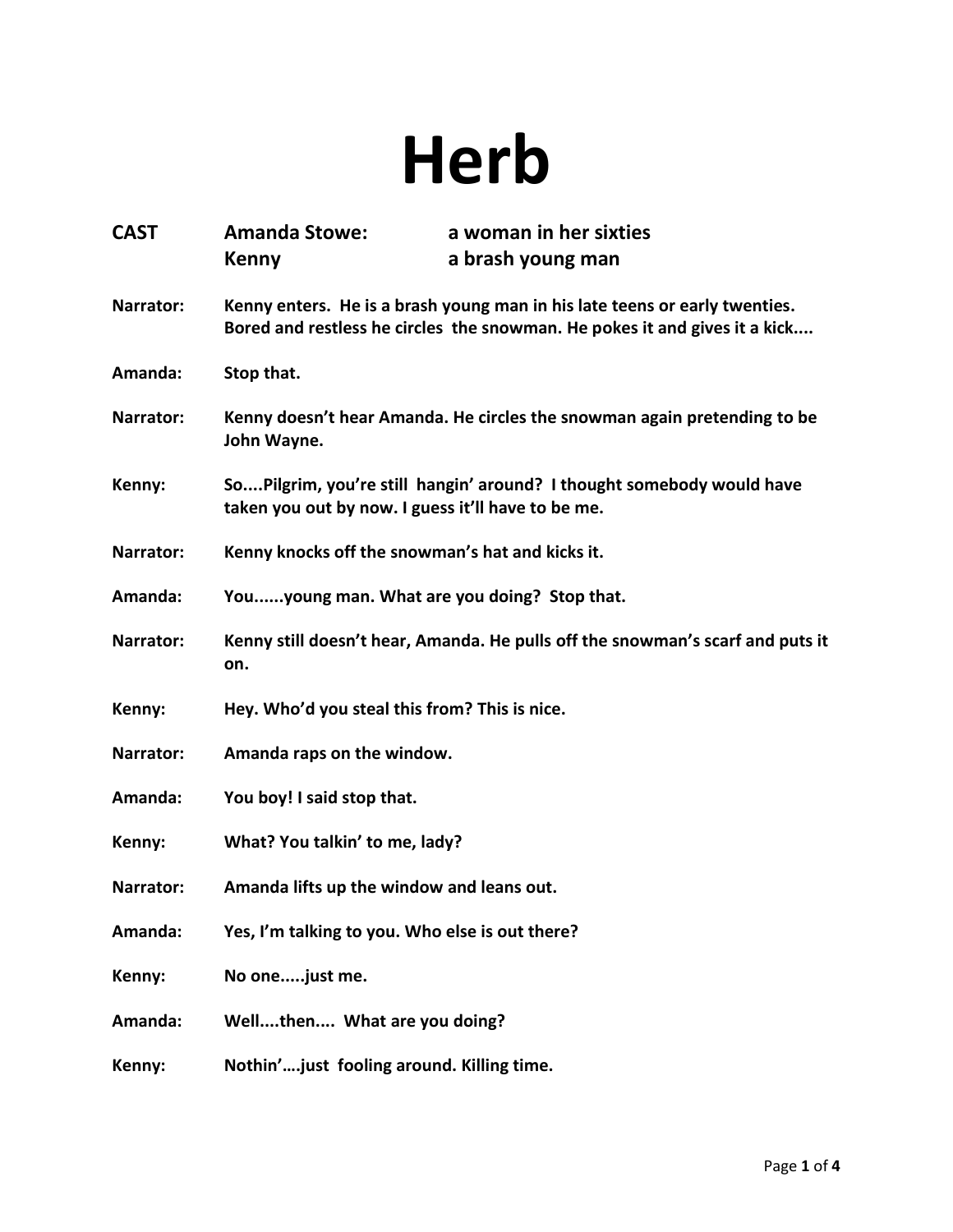| Amanda:   | Well kill time somewhere else. Noon second thought wait right there.<br>I'm coming out                                  |  |
|-----------|-------------------------------------------------------------------------------------------------------------------------|--|
| Narrator: | Amanda closes the window, grabs a sweater and comes outside.                                                            |  |
| Amanda:   | Nowwill you kindly replace the hat and scarf?                                                                           |  |
| Kenny:    | What?                                                                                                                   |  |
| Amanda:   | You heard me. Put the hat and scarf back where you found them.                                                          |  |
| Kenny:    | Heylady the scarf is mine. My brother took it without my say so.                                                        |  |
| Amanda:   | Wellkeep the scarf then and return the hat.                                                                             |  |
| Kenny:    | Okayokaydon't strain your pipes. (Puts the hat back) There. Is that okay?                                               |  |
| Amanda:   | Yes. Thank you. (She sets the hat on straight) Does killing time always involve<br>destroying things?                   |  |
| Kenny:    | Who's destroying? It's a snowman, lady. It ain't a work of art. And anyway, I<br>helped build it.                       |  |
| Amanda:   | You did?                                                                                                                |  |
| Kenny:    | Well, my little brother did. So, as a family member don't that give me<br>ownership rights?                             |  |
| Amanda:   | Doesn't.                                                                                                                |  |
| Kenny:    | What?                                                                                                                   |  |
| Amanda:   | The correct word is doesn't. Doesn't that give you rights? And the answer is<br>noyour brother wasn't the only builder. |  |
| Kenny:    | Ohthat's dumb.                                                                                                          |  |
| Amanda:   | It's not dumbto be dumb means to be muteunable to speak.                                                                |  |
| Kenny:    | I meant what you said was dumb.                                                                                         |  |
| Amanda:   | I see. Well either way the usage is incorrect. What I said might be wrongor<br>it might be sillybut it is not dumb.     |  |
| Kenny:    | Whatever. Are you some kind of teacher? You're real fussy about words.                                                  |  |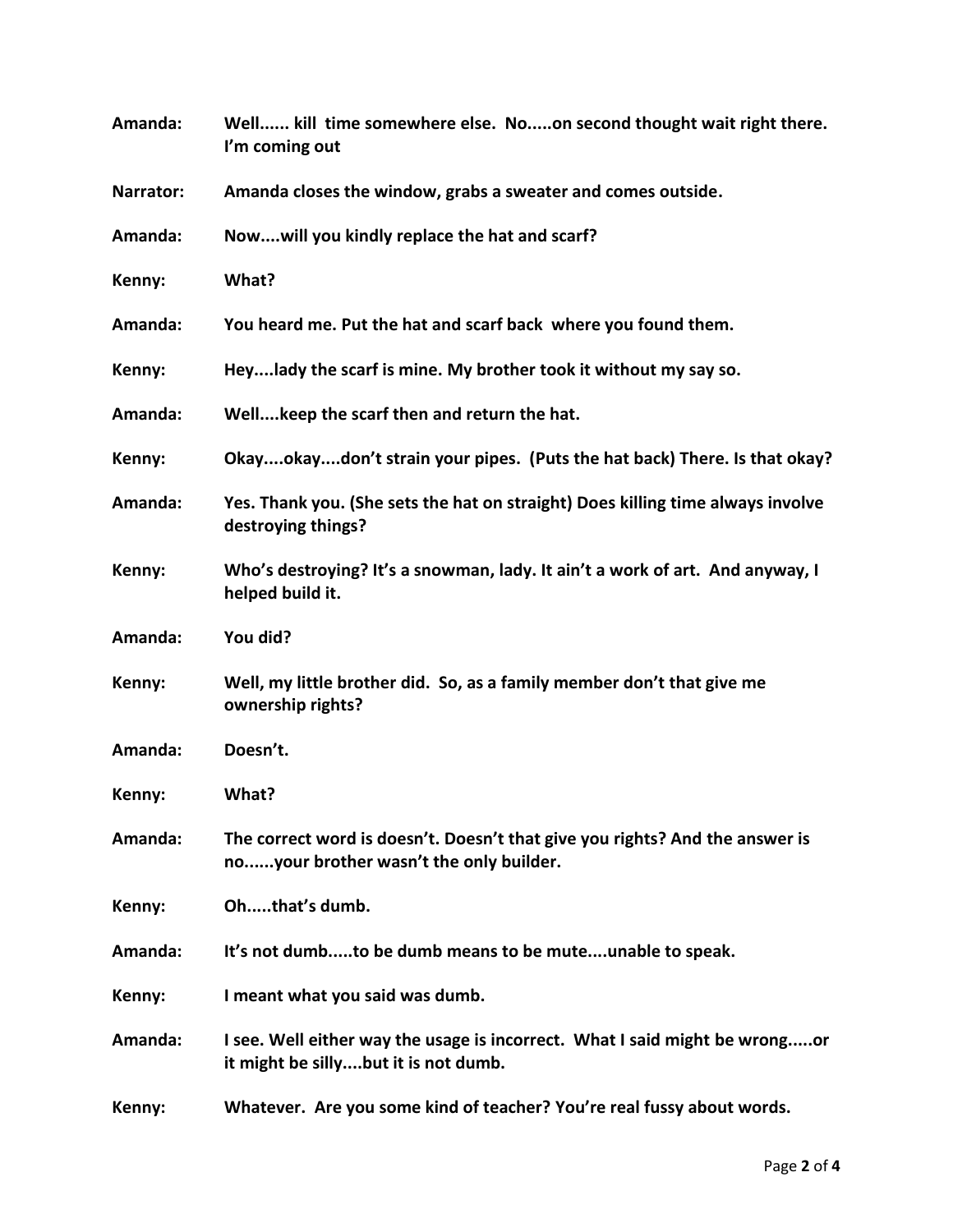| Amanda:                             | Some kind of a teacher?(Smiles) Yes. I used to teach.                                                                                                  |  |
|-------------------------------------|--------------------------------------------------------------------------------------------------------------------------------------------------------|--|
| Kenny:                              | See? I knew it. That whole word thinggive it away.                                                                                                     |  |
| Amanda:                             | (Smiles) I guess I am a little fussy with words. That's what comes from<br>teaching English for over thirty years.                                     |  |
| Kenny:                              | Thirty years? Whew? That's a long sentence. Even if the room didn't have bars.                                                                         |  |
| Amanda:                             | I never thought of it as a sentence. I I enjoyed it. I liked teaching.                                                                                 |  |
| Kenny:                              | Yeah? I bet you ran a pretty tight ship, though. I bet you were tough in a<br>classroom.                                                               |  |
| Amanda:                             | I don't believe I was tough. II was firmbut I always tried to be fair.                                                                                 |  |
| Kenny:                              | Yeah. That's what they all say So, where'd you teach?                                                                                                  |  |
| Amanda:                             | Roosevelt Middle School. It's on Poe Streeta few blocks up from here.                                                                                  |  |
| Kenny:                              | No kidding? I went therefor a while. We kind of had a misunderstanding<br>though. So, I left. Hey, maybe you were there when I was.                    |  |
| Amanda:                             | I don't think so. I've been retired for a while.                                                                                                       |  |
| Kenny:                              | Too bad. I might have liked your class.                                                                                                                |  |
| Amanda:                             | I doubt it. (laughs) You'd have probably thought it was dumb.                                                                                          |  |
| Kenny:                              | Maybe not. Maybe we'd have gotten along okay.                                                                                                          |  |
| (They stand looking at the snowman) |                                                                                                                                                        |  |
| Kenny:                              | He's not that bad lookin' I mean for a snowman.                                                                                                        |  |
| Amanda:                             | Yes. The children worked very hard.                                                                                                                    |  |
| Kenny:                              | Yeah. And for what? Cause, he ain't gonna last. If it's not gangs, the<br>snowplows will get him. Any way you look at it he's livin' on borrowed time. |  |
| Amanda:                             | (Pause)Perhaps. But then aren't we all?                                                                                                                |  |
| Kenny:                              | Huh?                                                                                                                                                   |  |